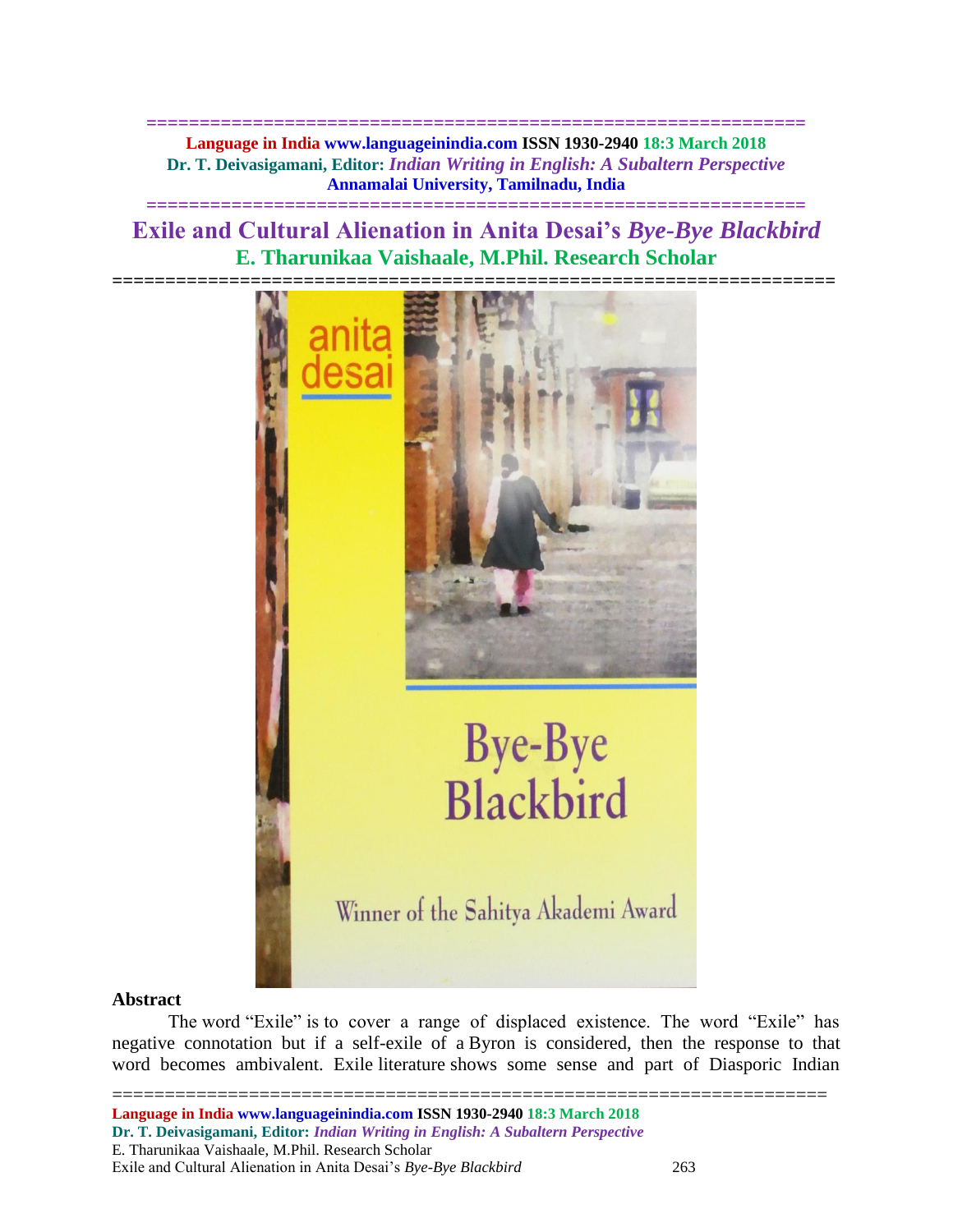writing. The dilemma of the immigrants in Exile literature by focusing upon its attraction, repulsion and their exploitation by the vested interests. Indian Diasporic literature novelists Anita Desai has chartered, the crisis disturbing the sensitive soul of immigrants. This essay also attempts to highlight, through an real study of the novel *Bye-Bye Blackbird.* Desai clearly explained the problems and troubles of Exile and the Diasporic individuals caught in the crisis of the changing society. Through her master style, the essay tries to capture the confusions and the conflicts of the Exile and shows how her novel pictures the view of Exile literature and Indian Diasporic literature. This paper is to serve as an introduction and encouragement to the study of Exile literature.

#### **Introduction**

The exile and cultural alienation is the most dominating theme in Anita Desai. It is common in the  $20<sup>th</sup>$  century. Exile and cultural alienation has become a universal phenomenon. Anita Desai gives a graphic picture of the exile and cultural alienation of uprooted individuals in the novel. Desai reads the minds and understands the fact that they are suffering from alienation. Her characters in *Bye - Bye Black Bird* becomes victims of themes. Desai portrays the ontological insecurity, alternation and anguish of uprooted individuals in her novels. Her alienation of this problem is prevalent in most of her works. She remarks her condition as.

*"This has brought two separate stands into my life. My roots are divided because of the Indian soil on which I grew and European culture which I inherited from my mother".* (Desai, Anita. The Book I Enjoyed writing most. *Contemporary Indian Literature, XIII, 1973, 24).*

Anita Desai's preoccupation as a novelist has been the exile alienation of characters.

Each of her novels presents one or two memorable characters. In the portrayal of character, she primarily interested in the projection of female protagonist living in separate, closed, sequestered worlds of existential problem and passions, love and hates. Unlike most of Indo - English novelists, Anita Desai does something unique by portraying each of her individual as an unsolved mystery. Her concerns of character alienation enables her to offer an unexpected glimpse into the deeper psychic state of her protagonists.

Anita Desai's novel *Bye Bye BlackBird,* captures the confusions and conflicts of another set of alienated persons. It has rightly been maintained that in the novel "the tension between the local and the immigrant blackbird involves issues of alienation and accommodation that the immigrant has to confront in an alien and yet familiar world". (R. S. Sharma, Alienation, Accommodation and the Local in Anita Desai's *Bye Bye Blackbird.* The Literary Criterion, 1979, 14/4).

## *Bye Bye Black Bird*

The novel *Bye Bye Black Bird,* there is an authentic study of human relationship bedeviled by exile and cultural encounters. The focus of *Bye Bye Black Bird* is on Dev who comes to London to pursue his studies. As the plot develop, one can find him turning into a completely disillusioned man. He feels alienated in London from both Indians and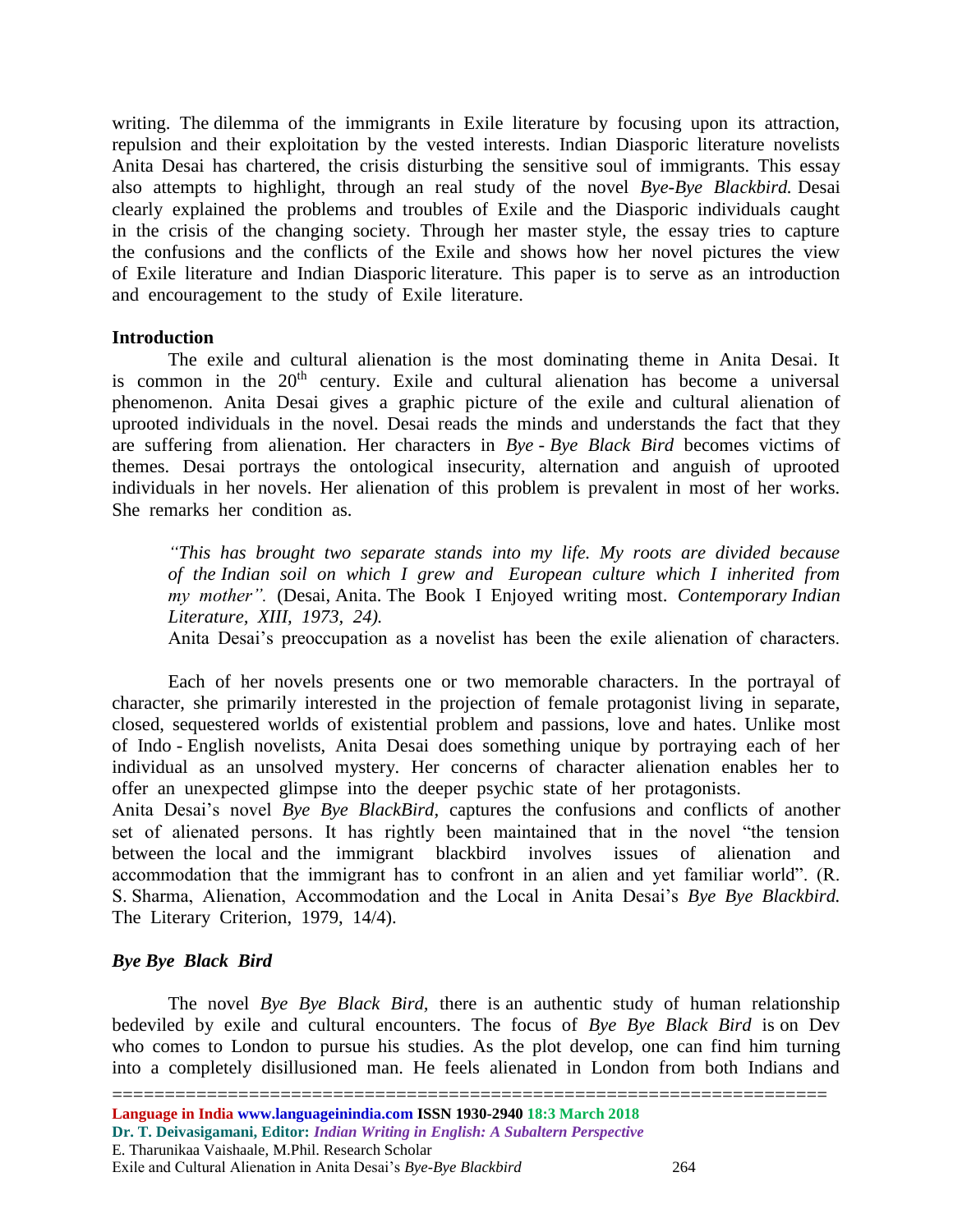English men. There is a lack of sympathy men, who do not, recognize their neighbor and behaves with them like strangers. The silence and hollowness London disturb Dev and makes him uneasy and alienated. He finds himself insulated and isolated. He realize that the immigrants rush to the west and in the process miss badly their own mother land. He feels extremely suffocated in the Tube station and consider himself, "like a kafka stranger wandering through the dark labyrinth at a prison"

Dev's contact begins from Adit who has settled in London with an English wife. He is confronted with the major problems as Dev moves out in search of job. He finds it difficult to adjust with silence and emptiness of it - the house and blocks of flats, streets and crescents - all. He never wants to live in a country where he is insulted and unwanted. He calls Adit, his friend a boot - licking today and a "spineless imperialist - lover". Searching for an identity in an alien culture, Dev feels lost and suffers from alienation. Dev become a victim of alienation as his conception and perception are at variance with the experience he gets. He compares and relates everything to India. He goes through different phases of the bewildered alien, the charmed observer, the outraged outsider and thrilled sightseer all at once in succession.

#### **Final Decision**

Dev takes his final decision not to return to India and not to lead the way of the masses there. He slowly and steadily adapts himself to the new environment. His friend Adit Sen, a young man from India lives in England with his English wife. After coming to England Adit worked as a teacher, and finally accepted a little job at Blue skies. He is happy with his job. He feels now a sense of cultural affinity. At times Adit even groans:

## *"O England's green and grisly land, I love you and only a Babu khan"*

The last part of the novel changes the scenario. He secretly longs for Indian food, music and friends. A sudden clamor was aroused in him, like a child's tantrum, to see again an Indian sunset. Even on out spread hair about Sarah's shoulders he could see the Indian landscape. When he thinks about India, the images of food, dress and music are predominant in his mind. Adit feels himself as a stranger in England and realize alienated from English people. He frankly admits to be "stranger, a non - be longer" in England. He takes a boat back to India with his wife.

#### **Marrying an English Girl**

The theme in the novel is the Adit marries an English girl name Sarah and by doing so he incurs the anger of the white society. By marrying a brown Asian she has broken the social code of England hence she is always subject to taunts and jibes of not only her colleagues but even of young pupils of the school, where she works as a clerk. She always avoids any questions regarding her husband and family life but her peeks take a perverse delight in asking such questions. Julia who is a teacher in her school comes out with typical British superciliousness.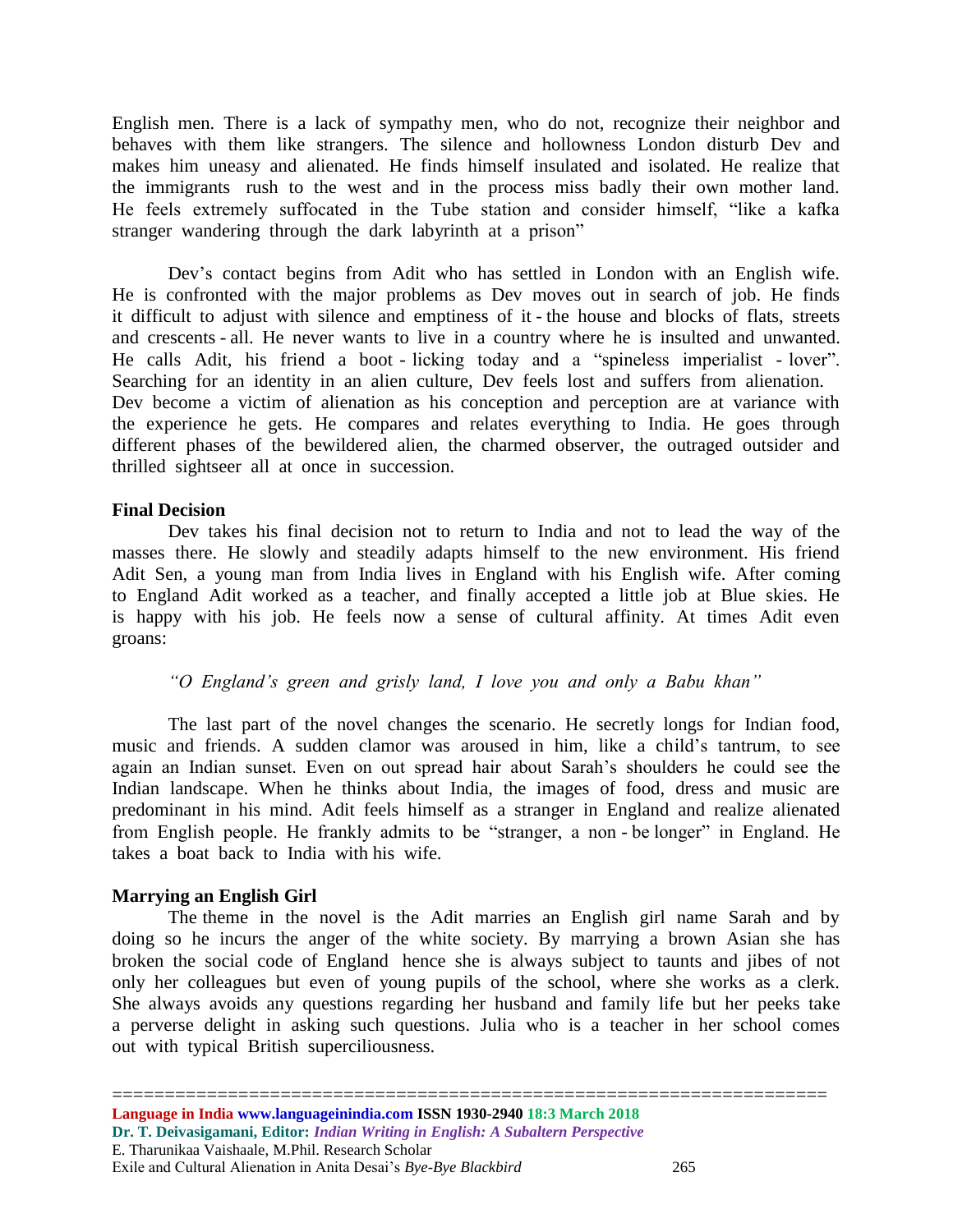She was still breathing hard at having so narrowly escaped having to answer personal questions. It would have wrecked her for the whole day to have to discuss Adit with Julia, with Miss Pimm, in this sane, chalk dusted, workday office. She was willing to listen for hours to Miss Pimm's diagnosis of her aches and pains... But to display her letters from India, to discuss her Indian husband, would have forced her to parade like an impostor, to make claims to a life, an identity that she did not herself feel to be her own, although they would have been more than ready to believe her… She had stammered out her replies, too unhappy even to accuse them of tactlessness or inquisitiveness and, for her pains, had heard Julia sniff, as she left the room, "if she's ashamed of having an Indian husband, why did she go and marry him ?" (Bye 4)

What of grown-ups, even the young ones emulating the elders, taunt her. Her pupils ignore her and taunt. As she dated through their throng, they pretended not to notice her at all, but once she came across the road, she heard them scream, "Hurray, Hurray, Mrs. Scurry". And "Where's the fire, pussy cat?" She undergoes at her work place at the hands of her colleagues and pupil. The strains of interracial marriage are so much on her that they affect her day - to - day life.

In spite of all her precaution she cannot escape the fake which is made part of her life. The tension between pretension and actuality, appearance and reality is always there which tells upon her. She does not know where she belongs and she is fed up with putting on faces. She wants genuineness and that would come only when she leaves England for good at the end of the novel. In England she is not in peace. Her alienation has been described more than once in the novel which makes her lonely, the question always nagging her who she is. After marriage Sarah faces alienation crisis.

## **Sarah's Identity Crisis**

A clear description of Sarah's identity crisis is to be found in later authorial comment in the novel. If a girl marries in a same culture it is easier for her to adjust in her new home and people. But inter-racial and intercultural marriage causes adjustment problem which are not easy to overcome. In Sarah's case the problem becomes more complicated for her to married a person whose race ruled over by her own. The "Progress" and "Modernity" old prejudice die hard. Sarah s homeless in her native country which is biggest irony. The question continues to haunt her: who was she?

Sarah's problem is human. She wants to be real person whether English or Indian. She is fed up with sitting in the fence. She tries her best to remain a sincere wife seeing that her marital life is not destroyed. Her husband too playing charade although not as consciously as she. But he also realize falsity of his existence in England and Sarah also known it well. After 1965, Indo - Pak war Adit is in the process of making a decision to leave England for good, he is very edge and unstable and this is the time when he needs a co operative understanding wife, and Sarah does well as a wife. Off all the wives in Anita Desai's novel she is the best in understanding and supports her husband. In the circumstance mentioned above she knows how to handle her husband: